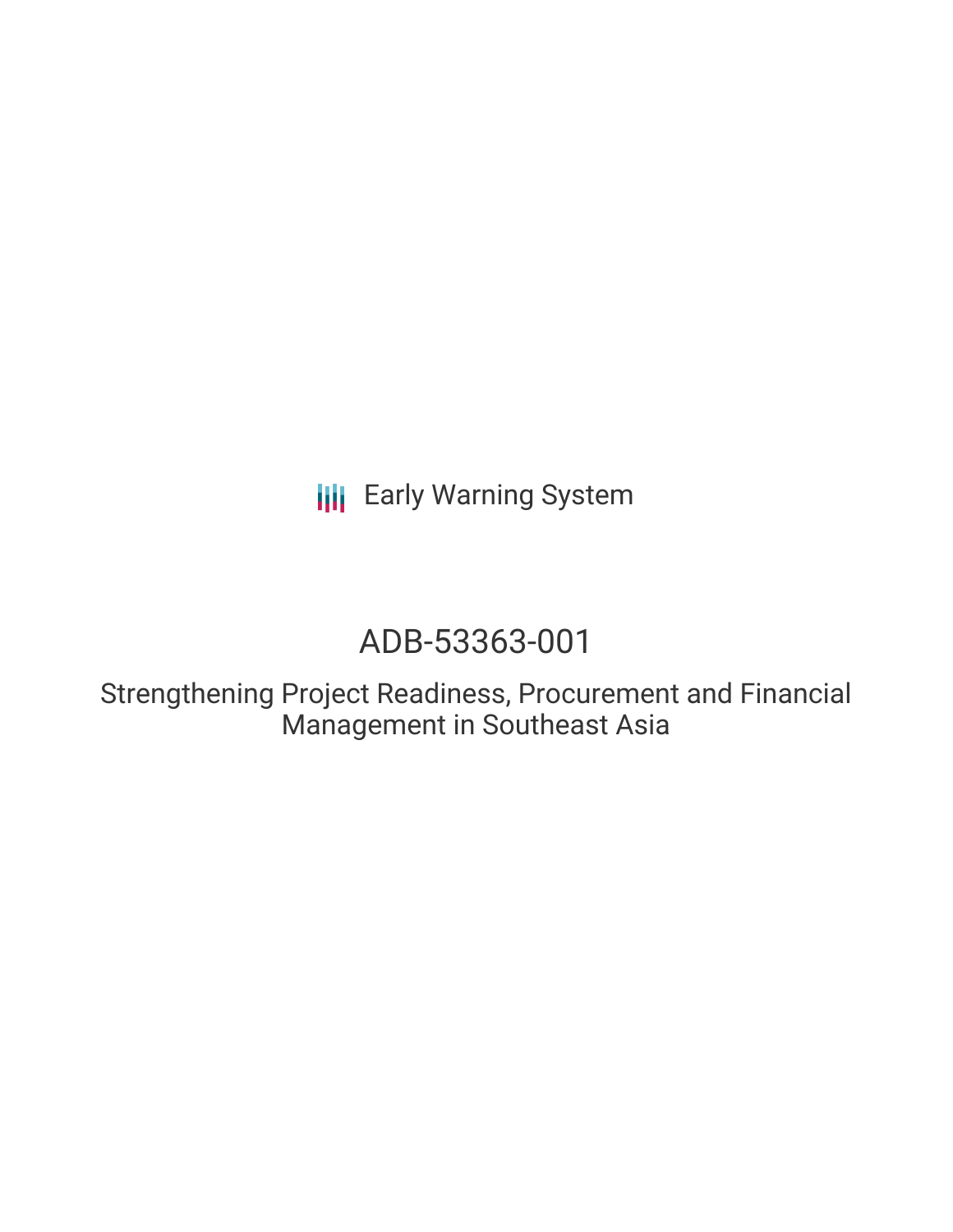

#### **Quick Facts**

| <b>Specific Location</b>       | Region-wide                  |
|--------------------------------|------------------------------|
| <b>Financial Institutions</b>  | Asian Development Bank (ADB) |
| <b>Status</b>                  | Active                       |
| <b>Bank Risk Rating</b>        | U                            |
| <b>Voting Date</b>             | 2019-12-20                   |
| <b>Sectors</b>                 | Law and Government           |
| <b>Investment Type(s)</b>      | Grant                        |
| <b>Investment Amount (USD)</b> | $$1.50$ million              |
| <b>Grant Amount (USD)</b>      | $$1.50$ million              |
| <b>Project Cost (USD)</b>      | \$1.50 million               |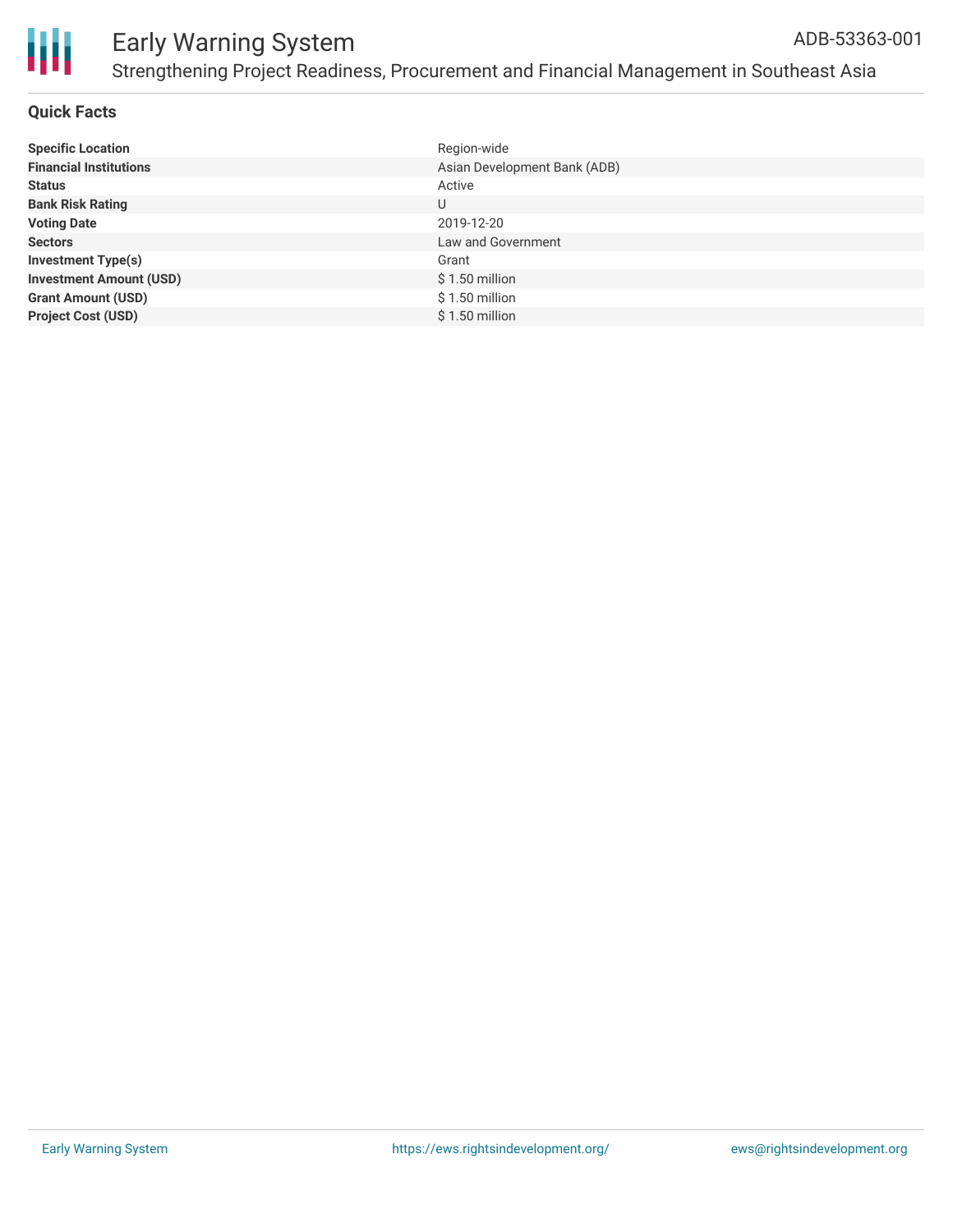

### **Project Description**

According to the bank document, the proposed regional knowledge and technical assistance (TA) seeks to strengthen the institutional capacity and practices of the Asian Development Bank (ADB) developing member countries (DMCs) on project readiness, procurement, and financial management.

The support will result in improved portfolio quality across the sectors covering countries in South East Asia and reduced setbacks that lead to project contract award and disbursement delays. This entails (i) Strengthening EA/IA project readiness, procurement and financial management capacity;

(ii) Supporting conduct of procurement and financial management in project implementation; and

(iii) Support undertaking of country procurement assessment and strategic planning.

The overarching goal is to strengthen DMCs' capacity to successfully design and implement ADB financed projects.

The proposed TA facility seeks to help the government develop the capacity of executing and implementing agencies for managing ADB-financed projects in the SERD. It is envisaged that this TA will further build on the primary project readiness and implementation support of the ongoing SERD projects.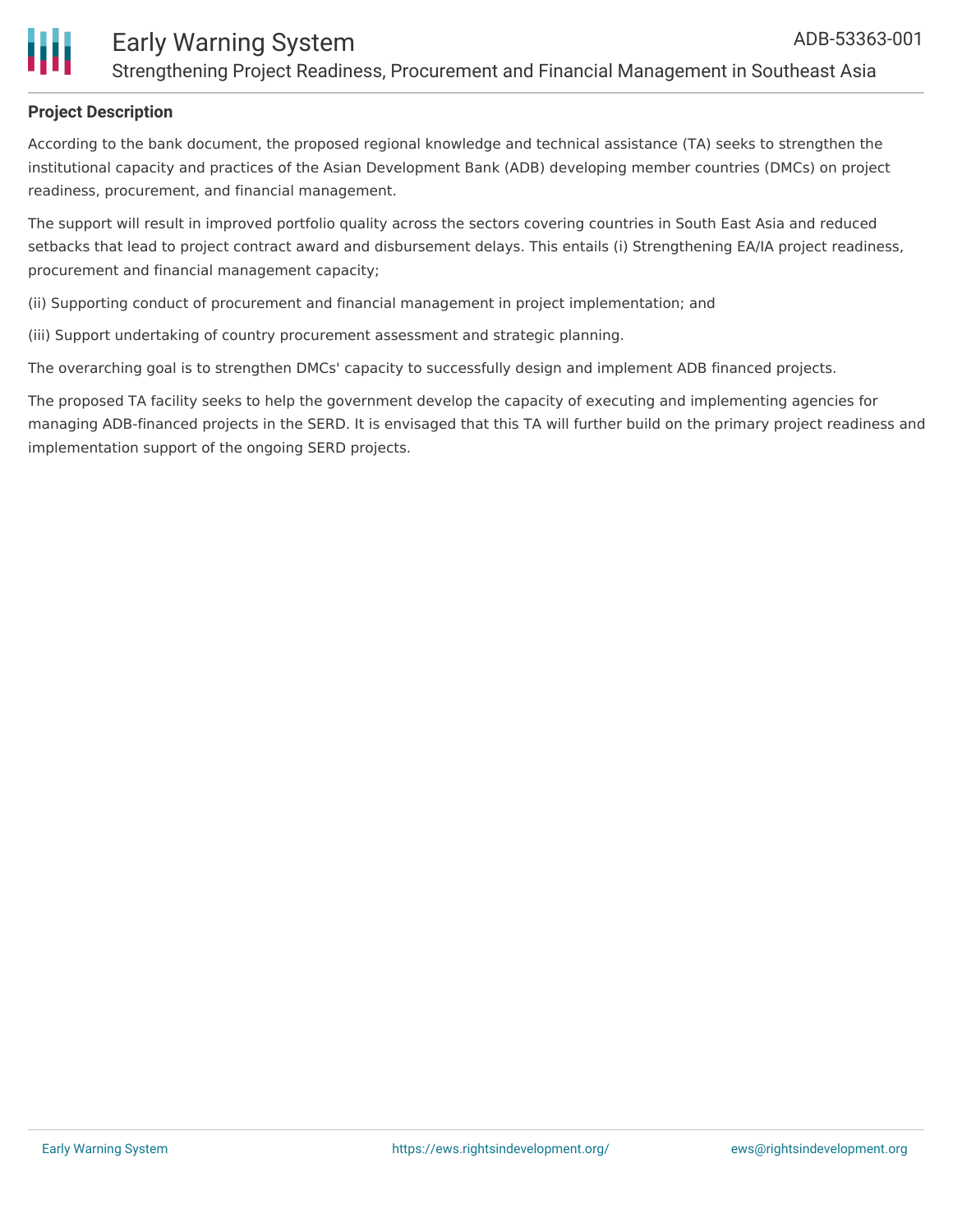

#### **Investment Description**

Asian Development Bank (ADB)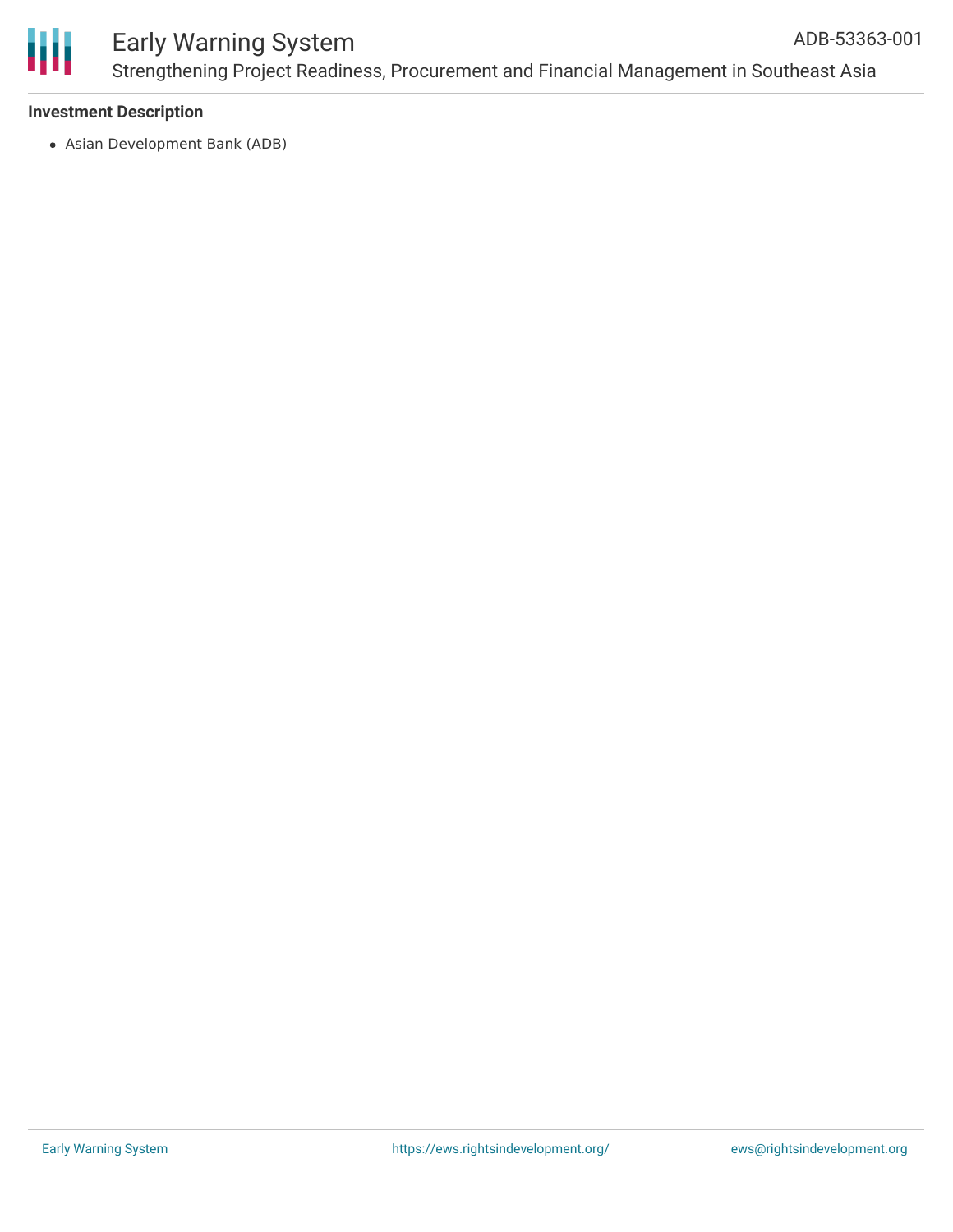#### **Contact Information**

**Responsible ADB Officer** Debra Ann D. Cruz **Responsible ADB Department** Southeast Asia Department **Responsible ADB Division** Office of the Director General, SERD **Executing Agencies** Asian Development Bank 6 ADB Avenue,

Mandaluyong City 1550, Philippines

\*There is no further information being disclosed at this stage of the project\*

#### **ACCOUNTABILITY MECHANISM OF ADB**

The Accountability Mechanism is an independent complaint mechanism and fact-finding body for people who believe they are likely to be, or have been, adversely affected by an Asian Development Bank-financed project. If you submit a complaint to the Accountability Mechanism, they may investigate to assess whether the Asian Development Bank is following its own policies and procedures for preventing harm to people or the environment. You can learn more about the Accountability Mechanism and how to file a complaint at: http://www.adb.org/site/accountability-mechanism/main